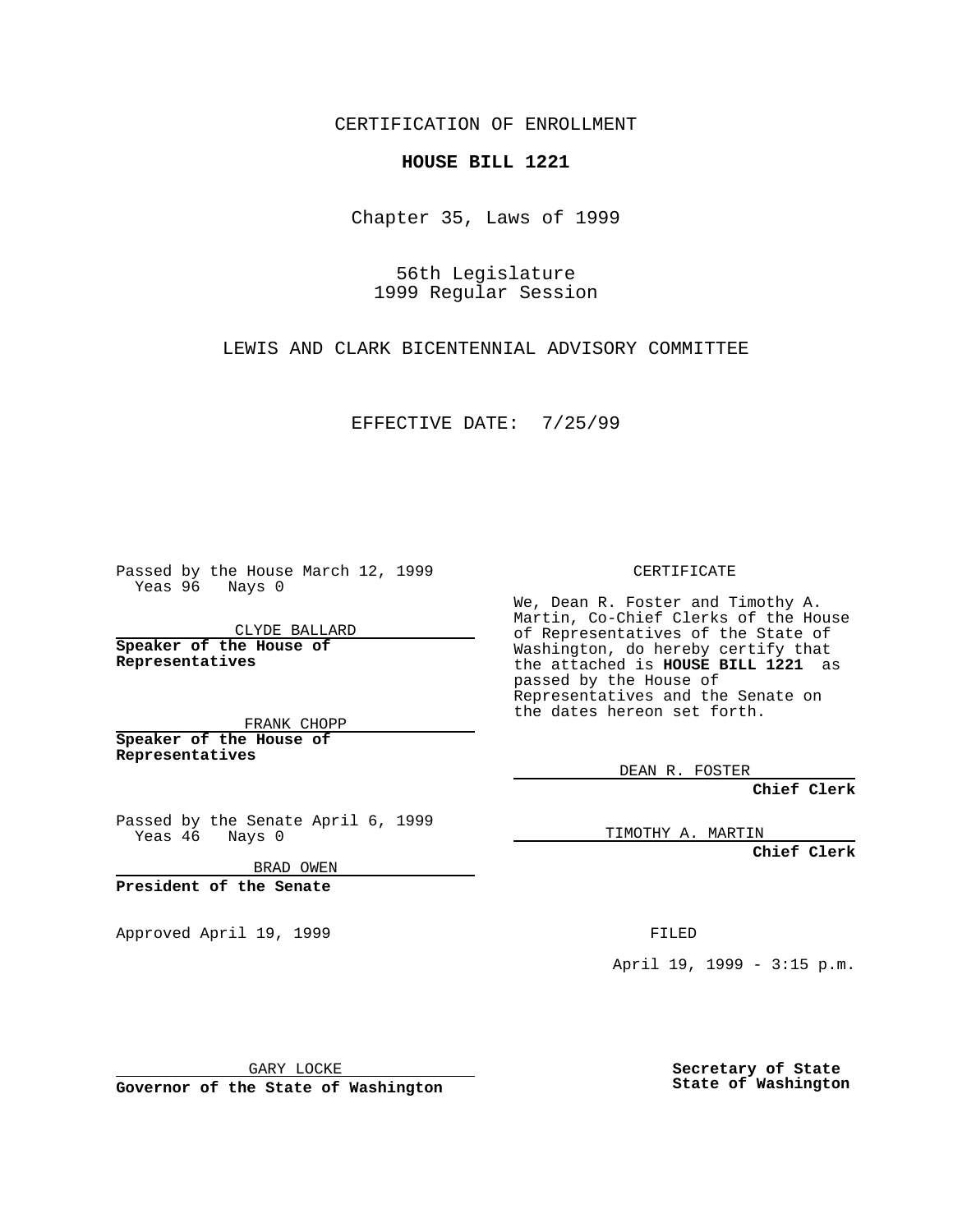## **HOUSE BILL 1221** \_\_\_\_\_\_\_\_\_\_\_\_\_\_\_\_\_\_\_\_\_\_\_\_\_\_\_\_\_\_\_\_\_\_\_\_\_\_\_\_\_\_\_\_\_\_\_

\_\_\_\_\_\_\_\_\_\_\_\_\_\_\_\_\_\_\_\_\_\_\_\_\_\_\_\_\_\_\_\_\_\_\_\_\_\_\_\_\_\_\_\_\_\_\_

Passed Legislature - 1999 Regular Session

## **State of Washington 56th Legislature 1999 Regular Session**

**By** Representatives Ogden, Carlson, Conway, Mielke, Lantz, Pennington, Doumit, Hatfield and Dunn

Read first time 01/19/1999. Referred to Committee on State Government.

 AN ACT Relating to the Lewis and Clark bicentennial advisory committee; creating new sections; repealing RCW 27.34.340; and providing an expiration date.

BE IT ENACTED BY THE LEGISLATURE OF THE STATE OF WASHINGTON:

 NEW SECTION. **Sec. 1.** The Lewis and Clark bicentennial advisory committee is created under the auspices of the Washington state historical society. The committee shall consist of fifteen members, as follows:

 (1) Six citizen members, at least three of whom must be enrolled members of a Washington Indian tribe, who shall be appointed by the governor;

(2) The president of the Washington state historical society;

 (3) The director of the Washington state parks and recreation commission;

 (4) The secretary of the Washington state department of transportation;

 (5) The director of the Washington state department of community, 18 trade, and economic development;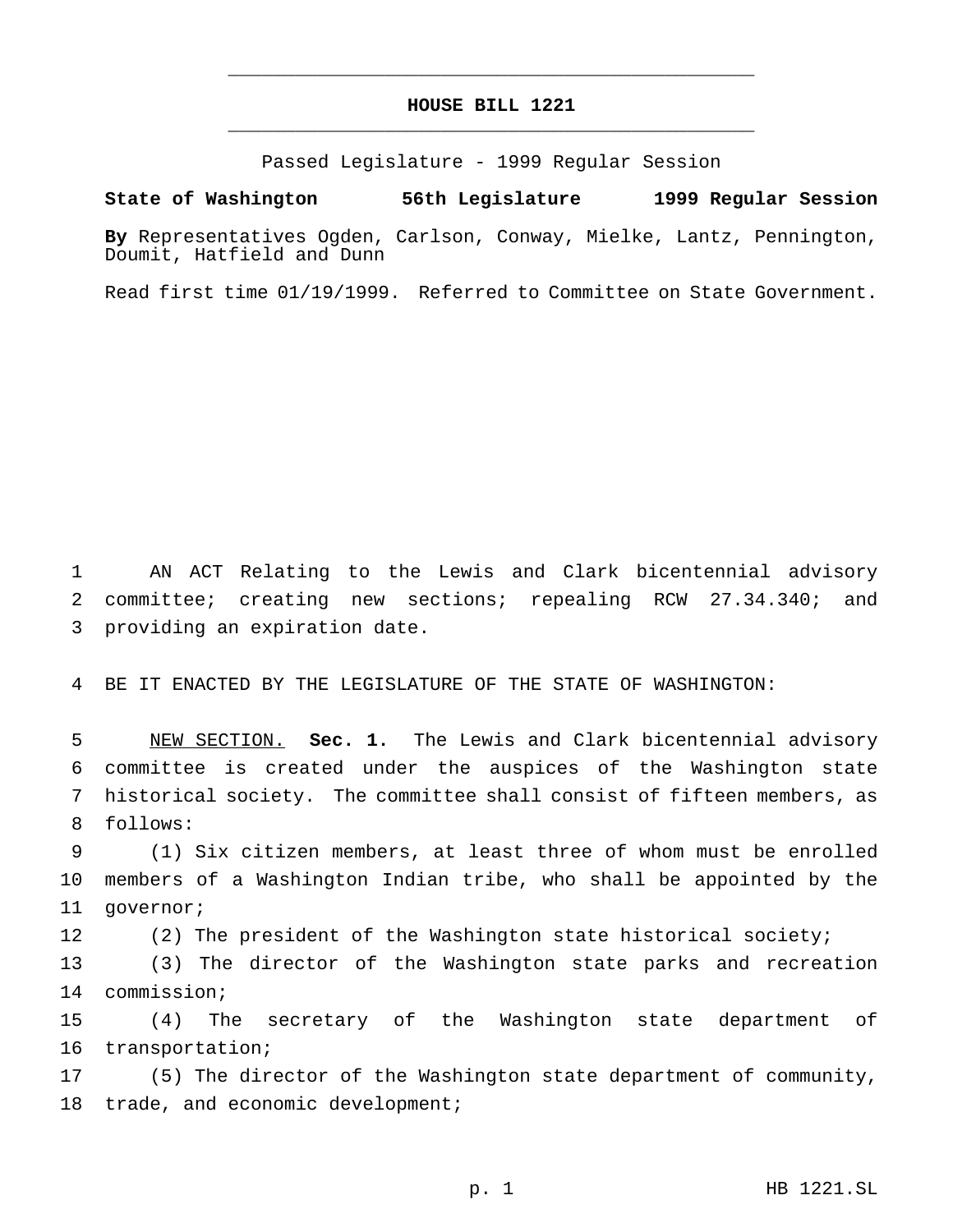(6) Four members of the Washington state legislature, one from each caucus in the senate and the house of representatives as designated by each caucus; and

(7) The chair of the Lewis and Clark trail advisory committee.

 NEW SECTION. **Sec. 2.** (1) The Lewis and Clark bicentennial committee shall coordinate and provide guidance to Washington's observance of the bicentennial of the Lewis and Clark expedition. The committee may:

 (a) Cooperate with national, regional, state-wide, and local events 10 promoting the bicentennial;

(b) Assist, plan, or conduct bicentennial events;

 (c) Engage in or encourage fund-raising activities including revenue-generating enterprises, as well as the solicitation of charitable gifts, grants, or donations;

 (d) Promote public education concerning the importance of the Lewis and Clark expedition in American history, including the role of Native people in making the expedition a success;

(e) Coordinate interagency participation in the observance; and

(f) Perform other related duties.

 (2) The committee is attached to the Washington state historical society for administrative purposes. Accordingly, the society shall: (a) Direct and supervise the budgeting, recordkeeping, reporting, and related administrative and clerical functions of the committee;

 (b) Include the committee's budgetary requests in the society's 25 departmental budget;

 (c) Collect all nonappropriated revenues for the committee and 27 deposit them in the proper fund or account;

(d) Provide staff support for the committee;

 (e) Print and disseminate for the committee any required notices, rules, or orders adopted by the committee; and

 (f) Allocate or otherwise provide office space to the committee as may be necessary.

 NEW SECTION. **Sec. 3.** The Lewis and Clark bicentennial account is created in the state treasury. Expenditures from the account may only be expended to finance the activities of the Lewis and Clark bicentennial committee and all expenditures must be authorized by the director of the Washington state historical society or the director's